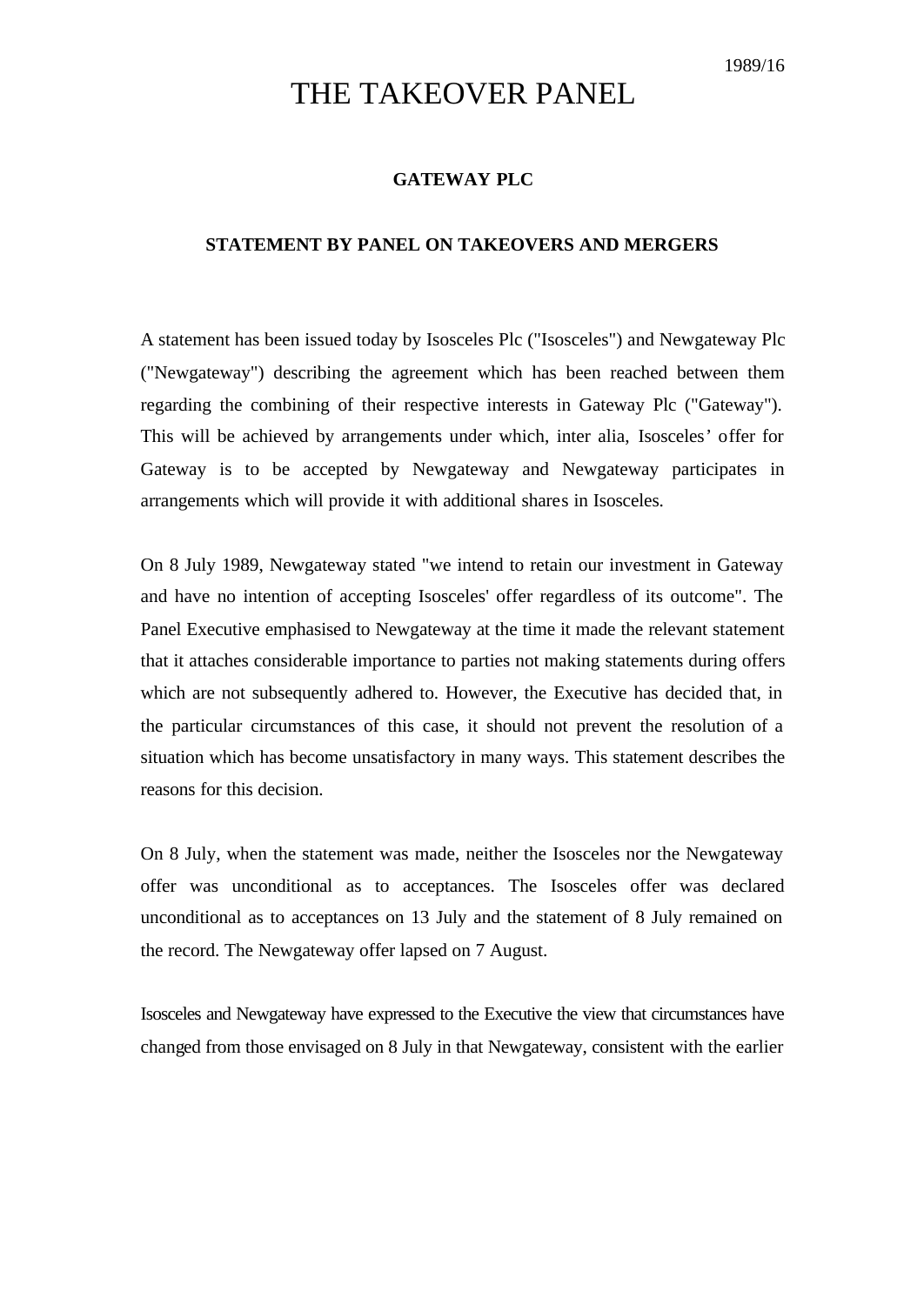statements it made about retaining its investment in Gateway, is not simply accepting Isosceles' offer but that it has been given the opportunity, subject to the wishes of other Isosceles' shareholders, of effectively maintaining its Gateway investment by increasing its holding in Isosceles and of being involved in Isosceles' policy-making by virtue of its representation on the board. Further, the Executive accepts that the present impasse is causing uncertainties which have an adverse effect upon the business and employees of Gateway, which is a business of some public importance. The present uncertainty is also contrary to the interests of shareholders of Isosceles, including those former shareholders of Gateway who accepted Isosceles' "stub" equity as part of the consideration for their Gateway shares. Newgateway has told the Executive that it would be prepared to retain its investment in its present form, but both Isosceles and Newgateway believe their respective objectives can best be met by their combining their interests in this way and on a substantially pro-rata economic basis.

In agreeing to the proposals contained in today's statement, the Executive has been concerned to establish whether any actual or potential investors in Gateway, in relying on Newgateway's statement of 8 July, might have been materially disadvantaged.

It may be that the Newgateway statement raised fears of a stalemate in the minds of shareholders in Gateway and thus discouraged them from accepting Isosceles' offer and encouraged them to sell their shares in the market. Although such sellers are likely to have received prices in excess of the 230p cash per Gateway share offered by Isosceles (Newgateway were buying at between 235p and 242p per share) such sellers, in so doing, would nevertheless have missed the opportunity of obtaining an investment in Isosceles in the form of the "stub" equity. The financial consequences of a decision to sell in the market as opposed to accepting the "stub" are impossible to determine but it is reasonable to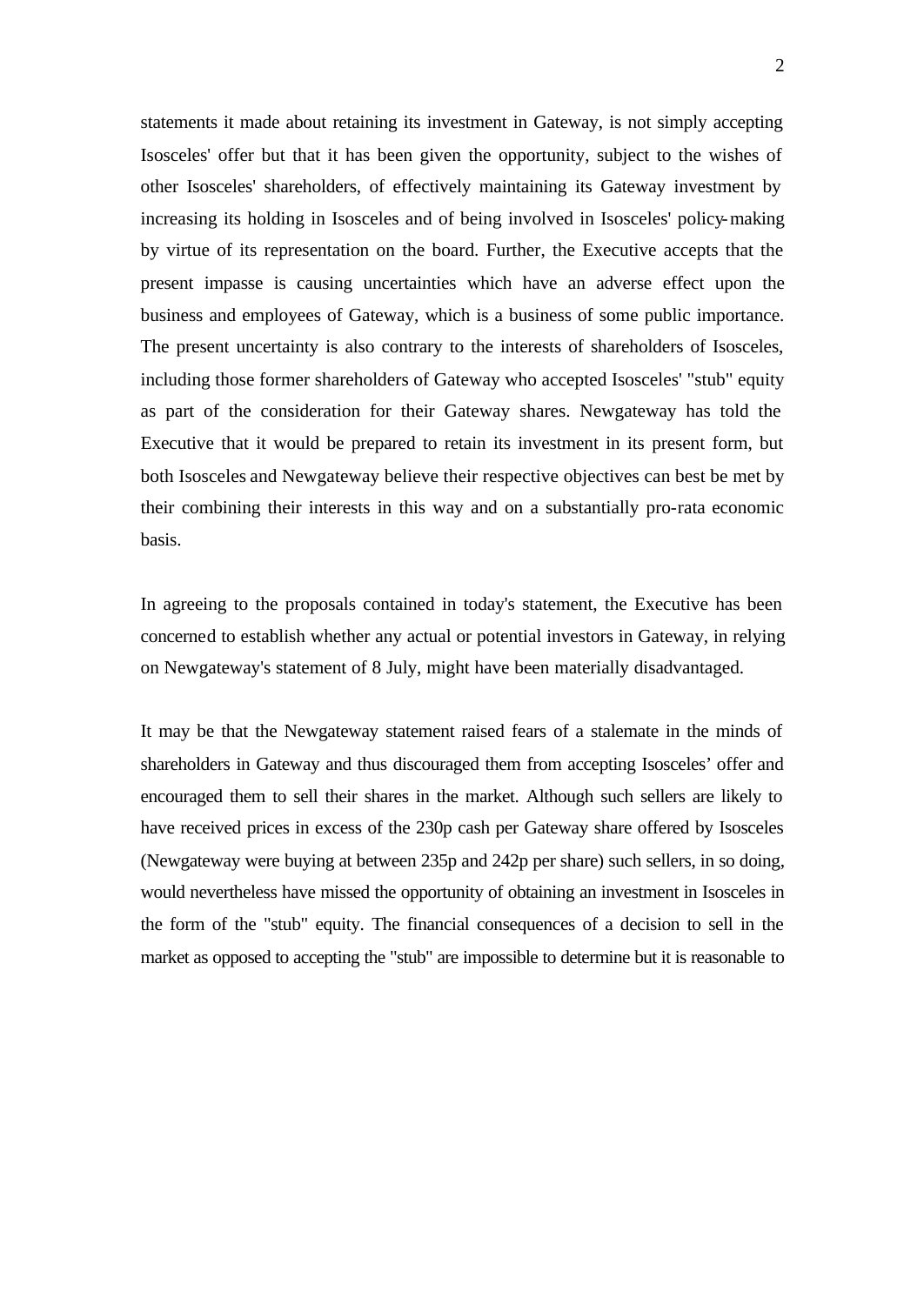assume that a shareholder, in deciding whether to sell in the market or accept the Isosceles offer, would need to take account of a number of risk factors. The statement by Newgateway was only one such factor at a time when it was also widely speculated that Isosceles and Newgateway would find some way to resolve a stalemate position if it arose.

The Executive has concluded that it is not possible to decide for certain whether any shareholders in Gateway could have been disadvantaged. On balance, the Executive has decided that it should allow the proposed resolution of the matter as announced by the parties. Having discussed the matter with the advisers to Isosceles and to Newgateway, the Executive concluded that no useful purpose would be served by refusing to allow this to happen; further, there would be no benefit to shareholders who had sold Gateway shares as a result of the statement of 8 July while there could be considerable disservice to the present shareholders in Isosceles and the remaining public shareholders in Gateway.

In reaching its conclusion, the Executive has also taken account of the fact that its views on the binding nature of the relevant statement had been emphasised to Newgateway by its advisers. It is regrettable that, notwithstanding this, the Executive was approached by Newgateway, inter alia, with the proposal outlined above within four weeks of the statement having been issued with a request for a dispensation from its effects. Nonetheless, for the reasons given above, the Executive has agreed to this request.

The Executive is very conscious of the obligations imposed by General Principle 6 of the Code which requires that parties involved in offers must take care that statements are not made which may mislead shareholders or the market. The Panel must ensure that the essence of statements made by parties to offers is adhered to. The present ruling does not imply any relaxation